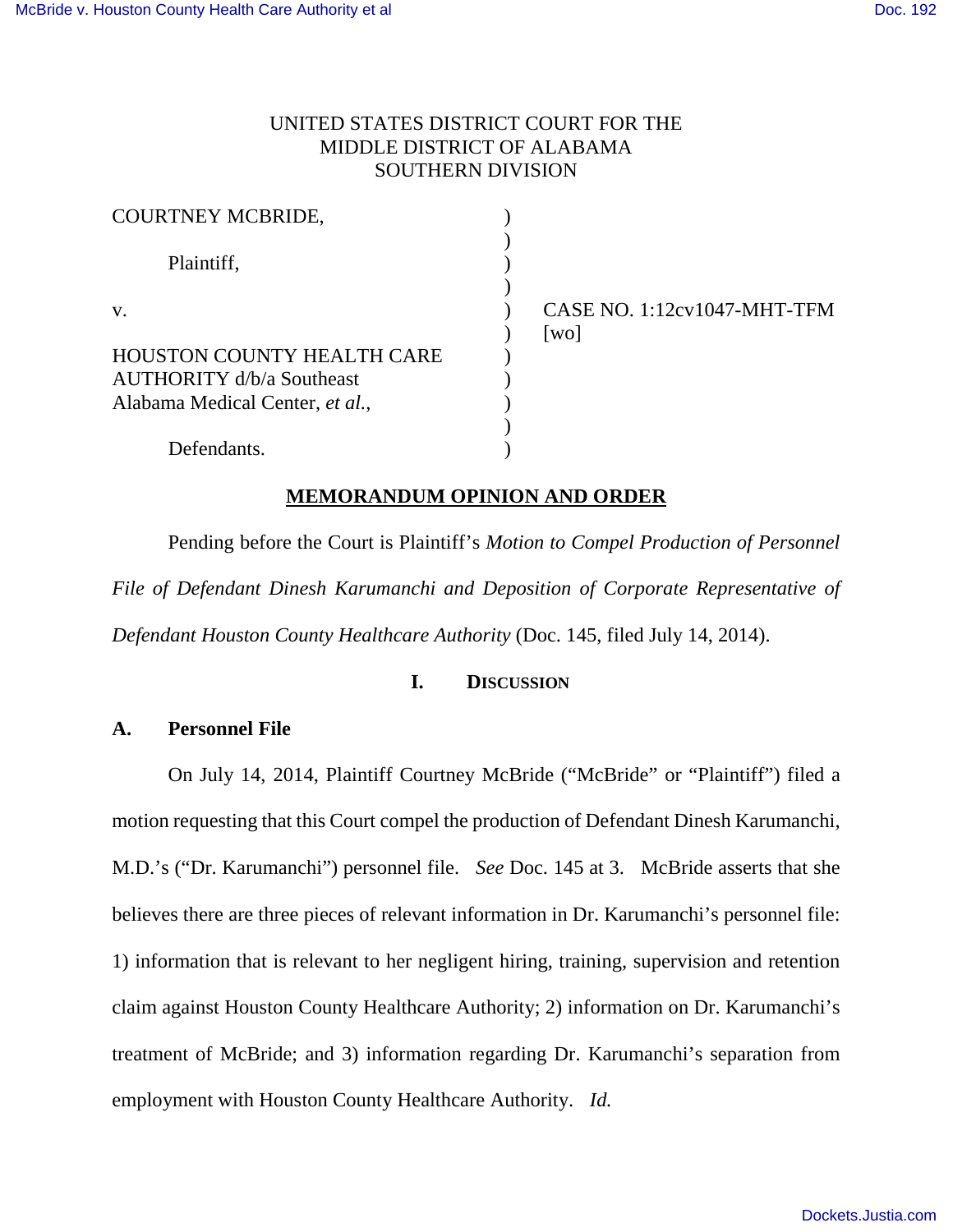Defendants contend that McBride has "not alleged specifically that SAMC negligently hired, trained, supervised, or retained Dr. Karumanchi," and that all that was pled in her complaint was a claim against SAMC for "fail[ing] to hire, train, supervise, and retain *staff*." *See* Doc. 161 at 2. Defendants argue that § 6-5-551 of the Alabama Medical Liability Act ("AMLA") requires the complaint to contain a much more detailed and fact specific allegation, and simply stating a claim for "staff" is too vague and does not comply with the specificity required under the AMLA. *See* Doc. 161 at 2-3 (citing Ala. Code § 6-5-55[1](#page-1-0)).<sup>1</sup> Additionally, Defendants argue that there is nothing in Dr. Karumanchi's personnel file that is relevant to the claims of this case, and the specific information McBride seeks is readily obtainable through other avenues. *See* Doc. 161 at 2-4. Finally, Defendants argue that McBride is barred by Alabama and federal law from reviewing any information that pertains to Dr. Karumanchi's quality assurance credentialing or similar reviews. *See* Doc. 161 at 5.

 The discovery provision under the Federal Rules of Civil Procedure provides in relevant part:

Parties may obtain discovery regarding any nonprivileged matter that is relevant to any party's claim or defense [ . . . ]. For good cause, the court may order discovery of any matter relevant to the subject matter involved in the action. Relevant information need not be admissible at the trial if the discovery appears reasonably calculated to lead to the discovery of admissible evidence.

FED. R. CIV. P. 26(b)(1). Although the Middle District has held that there is a "strong public policy against discovery of personnel files," the court in *Coker* stated that the

 $\overline{a}$ 

<span id="page-1-0"></span><sup>&</sup>lt;sup>1</sup> For the purposes of this motion, the Court assumes *arguendo* that McBride has sufficiently pled a claim for the negligent hiring, training, supervision, and retention, and will address the underlying issues within the motion.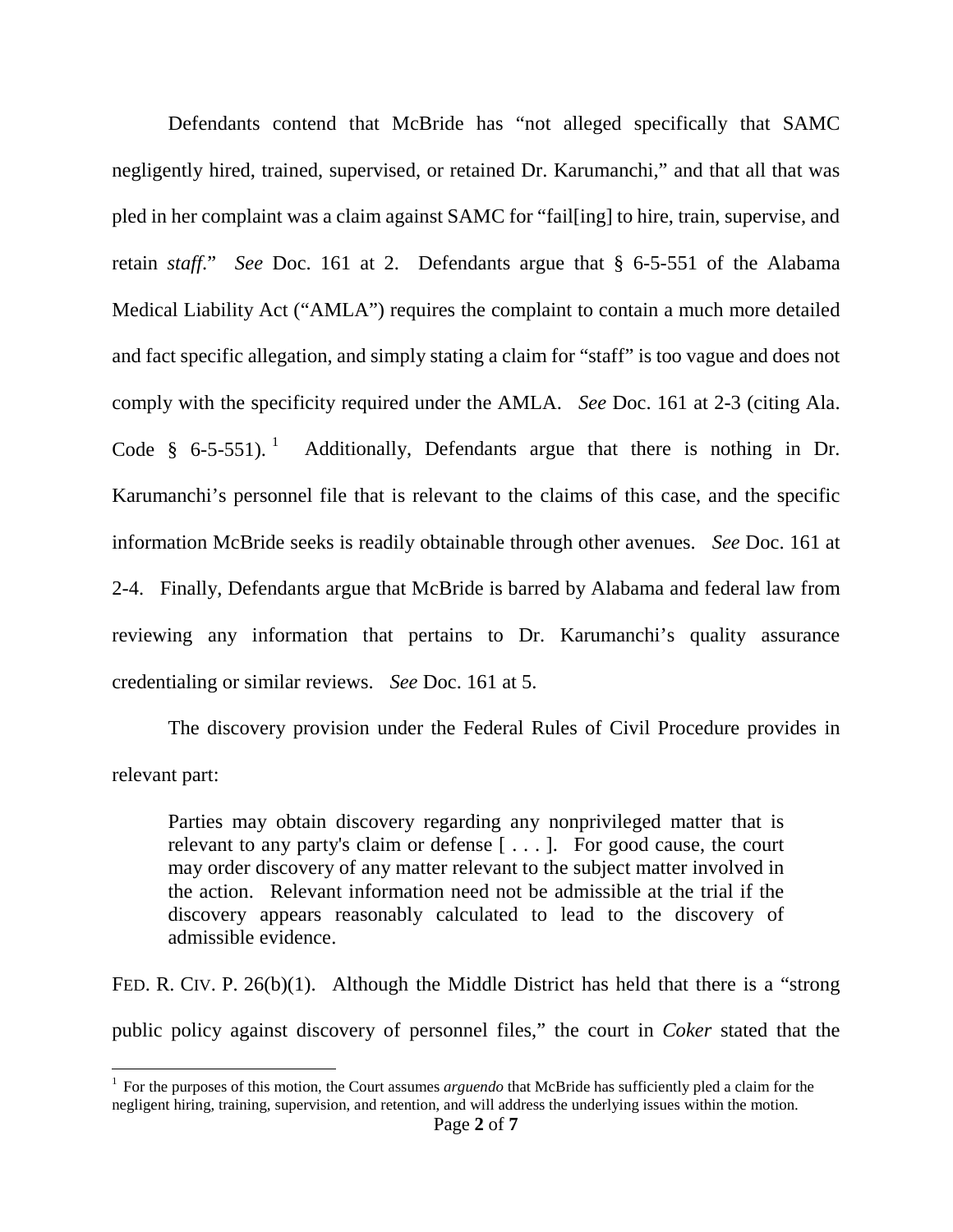discovery of a personnel file is permissible only if "(1) the material sought is clearly relevant and (2) the need for discovery is compelling because the information sought is not otherwise readily obtainable." *Coker v. Duke & Co., Inc.*, 177 F.R.D. 682, 685 (M.D. Ala. 1998) (quoting *Cooperman v. One Bancorp*, 134 F.R.D. 4 (D.Me.1991)).

On July 30, 2014 this Court held oral argument on the motion. *See* Doc. 176. In the hearing, McBride stated that she seeks Dr. Karumanchi's file for the purpose of determining if any investigation was conducted or disciplinary action was taken due to Dr. Karumanchi's treatment of McBride; if there are records of Dr. Karumanchi attending any training or continuing education courses related to Lamictal, Stevens-Johnson Syndrome, or Toxic Epidermal Necrolysis; and the basis of Dr. Karumanchi's separation from Southeast Alabama Medical Center ("SAMC").

Page **3** of **7** Although it is arguable that the information which McBride seeks is relevant under the first prong set forth in *Coker*, the Court finds that McBride's motion is due to be denied because the information is either not discoverable, or fails to meet the second prong in *Coker*. First, McBride seeks Dr. Karumanchi's personnel file to determine if there was any investigation or disciplinary action taken against him with regards to his treatment of McBride. Under both Alabama and federal law, the information McBride currently seeks is protected. *See* ALA. CODE § 6-5-333 ("The records and proceedings of any such [peer review or a utilization and quality control committee or professional standards review committee or a similar committee or a committee of similar purpose] shall be confidential and shall be used by such committee and the members thereof only in the exercise of the proper functions of the committee and shall not be public records nor be available for court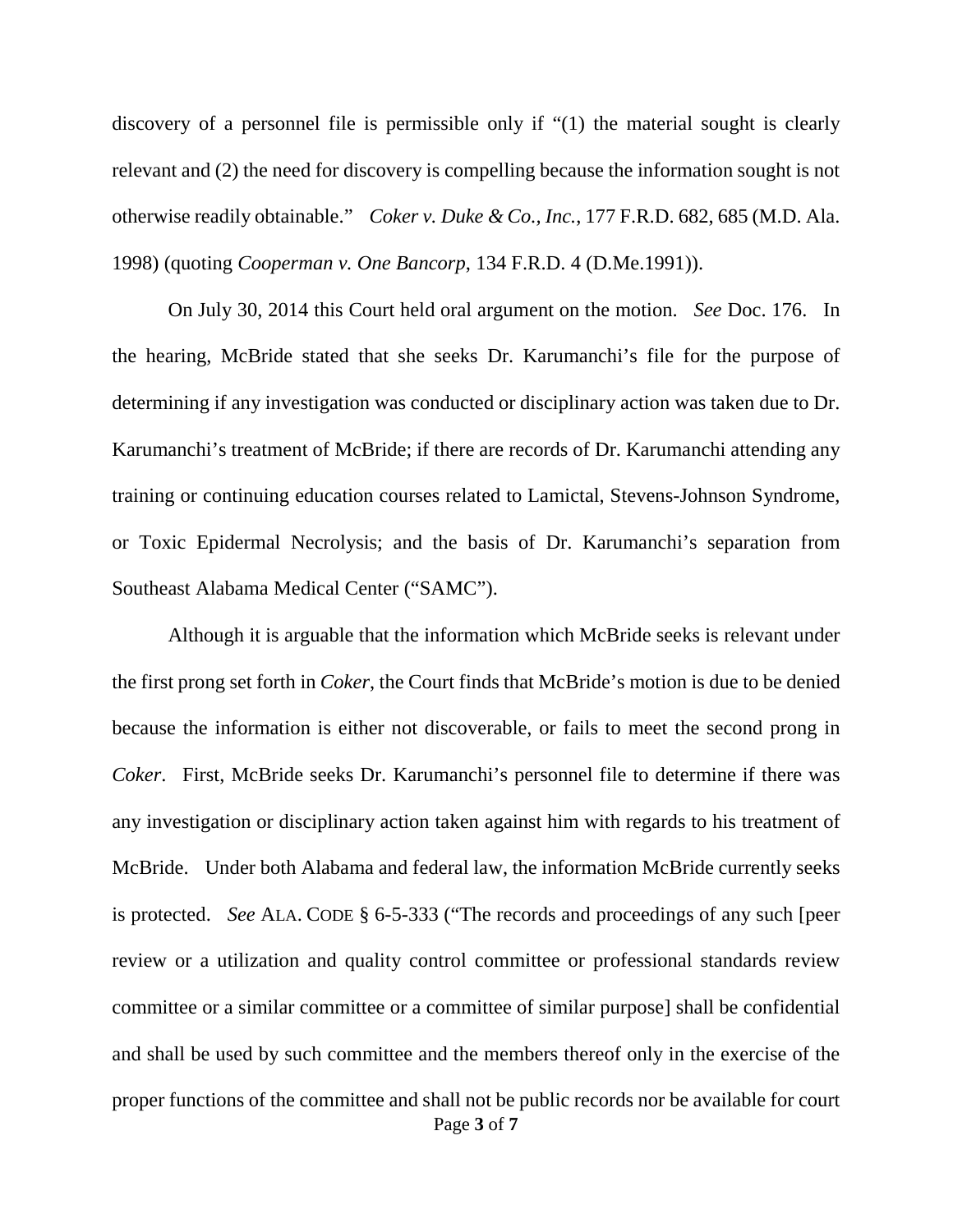subpoena or for discovery proceedings."); *and* 42 U.S.C. 11101 ("There is an overriding national need to provide incentive and protection for physicians engaging in effective professional peer review."). Thus, the Court finds that any information contained in Dr. Karumanchi's personnel file which relates to any investigation or disciplinary action is not discoverable.

 Next, McBride seeks Dr. Karumanchi's personnel file to get information on any training or continuing education courses he may have taken that are related to Lamictal, Stevens-Johnson Syndrome, or Toxic Epidermal Necrolysis. The Court finds that this information is clearly discoverable by less invasive means. First, if the plaintiff wishes to seek information on the training or continuing education courses that Dr. Karumanchi attended, there is nothing that has prevented her from requesting such information through interrogatories or requests for production. Previously, McBride propounded interrogatories and requests for production seeking the names of all studies, papers, treatises, text books, articles, etc., upon which Dr. Karumanchi has relied for his knowledge on Lamictal. *See* Doc. 83 at 2-5. Nothing has prevented McBride from similarly propounding an interrogatory or request for production relating to any training or continuing education courses Dr. Karumanchi has attended. Additionally, McBride deposed Dr. Karumanchi on September 18, 2013 which provided yet a second opportunity for McBride to seek this information. Thus, the Court finds that McBride cannot overcome the second prong in *Coker* because the information she seeks is readily obtainable by less invasive means.

Page **4** of **7** Finally, McBride seeks Dr. Karumanchi's personnel file to discover the basis for his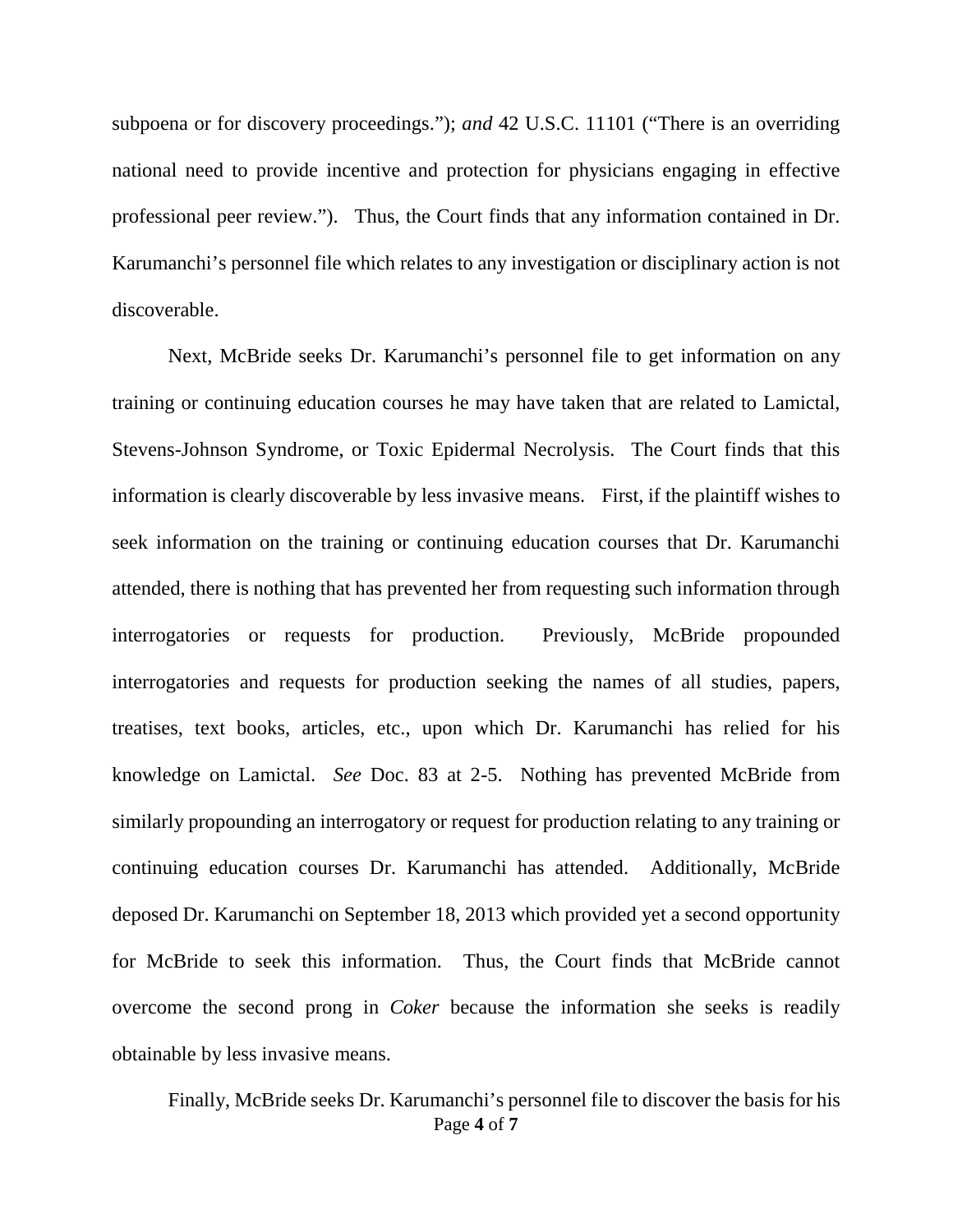separation from SAMC. The Court finds that this information is also clearly discoverable by less invasive means, and in fact, was discussed in Dr. Karumanchi's deposition. On September 18, 2013, McBride deposed Dr. Karumanchi and specifically asked "[h]ow did your employment come to an end with Southeast Alabama Medical Center?" *See* Doc. 160-2 at 4. Dr. Karumanchi responded that "[i]t came on good terms." *Id.* McBride then asked "[w]ell, did you resign, were you terminated? What was the nature of the departure?" *Id.* Dr. Karumanchi responded that he resigned and took a different job, and after being questioned further, he explained that his employment with SAMC was in an outpatient setting, and his new employment with the Veterans Affairs Clinic is an inpatient setting which no longer requires him to be on call week nights and weekends. *Id.* Thus, the Court concludes that McBride received a full and fair answer to her questions. Her dislike of the information provided does not provide the Court justification to compel Dr. Karumanchi's personnel file. Furthermore, McBride has failed to offer any evidence that Dr. Karumanchi's answers on the subject were in any way untruthful or untrustworthy. Therefore, the Court finds that McBride cannot overcome the second prong in *Coker* because the information she seeks is not only readily obtainable by less invasive means, but has indeed already been obtained.

#### **B. Corporate Representative**

Page **5** of **7** McBride moves this Court to compel Houston County Healthcare Authority "to produce a corporate representative for deposition." *See* Doc. 145 at 1. On April 3, 2014, McBride served Defendants with a "Notice of Deposition of the Corporate Representative of Defendant;" however, to date, Defendants have objected to the notice and failed to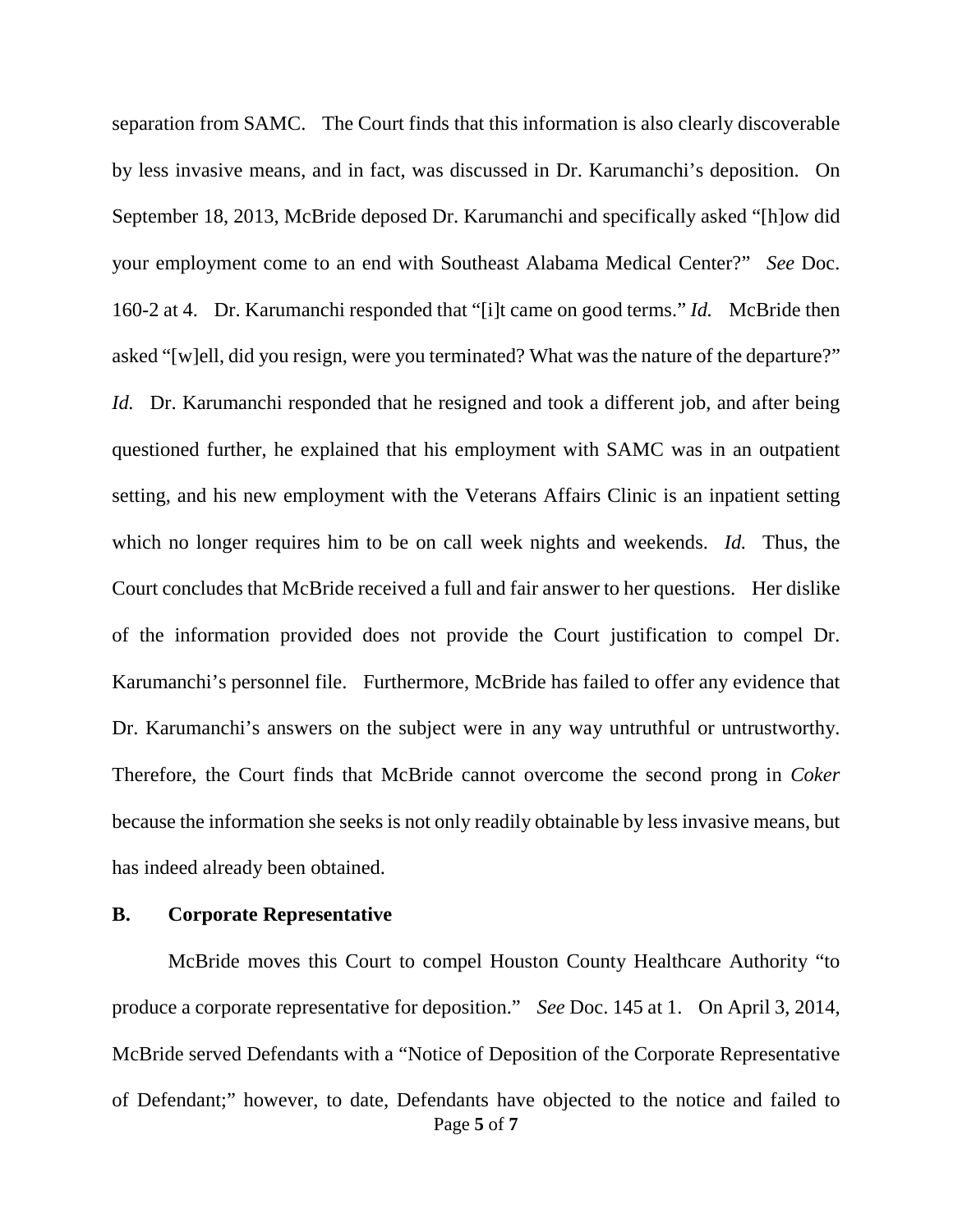produce a corporate representative. *Id.*

Defendants argue that the request is "unduly and unreasonably duplicative of the substantial discovery that Plaintiff has already undertaken regarding the hospital." *See* Doc. 161 at 6. Specifically, Defendants note that Houston County Healthcare Authority has tendered eight employees for deposition (four emergency room nurses, a physician's assistant, two Behavioral Medical Unit nurses, and a hospitalist/physician), as well as the three physicians who are named defendants for deposition. *Id.* Additionally, Defendants have responded to multiple sets of interrogatories and requests for production. *Id.* Defendants aver that a substantial percentage of the topics attached to the notice of deposition were covered at length in the eleven prior depositions and discovery requests. *See* Doc. 161 at 6-7. Additionally, Defendants assert that McBride's notice implicates multiple units of the hospital. *See* Doc. 161 at 8. Specifically, during oral argument on the motion, Defendants stated that McBride was admitted to SAMC five different times by different departments. She also placed telephone calls into the call center. All of these contacts with SAMC are implicated in McBride's notice of deposition. Defendants assert that as a result, to comply with McBride's request, they would have to proffer approximately five corporate representatives from various departments; none of which would have any further information to offer than what has already been received through past discovery; thus, making the information duplicative. *See* Doc. 161 at 8-9.

Page **6** of **7** Upon the Court's review of the Plaintiff's motion, the Defendants' response, and oral argument on the motion, the Court agrees with Defendants. Prior to the filing of the underlying motion, Plaintiff has conducted extensive discovery regarding the hospital, and